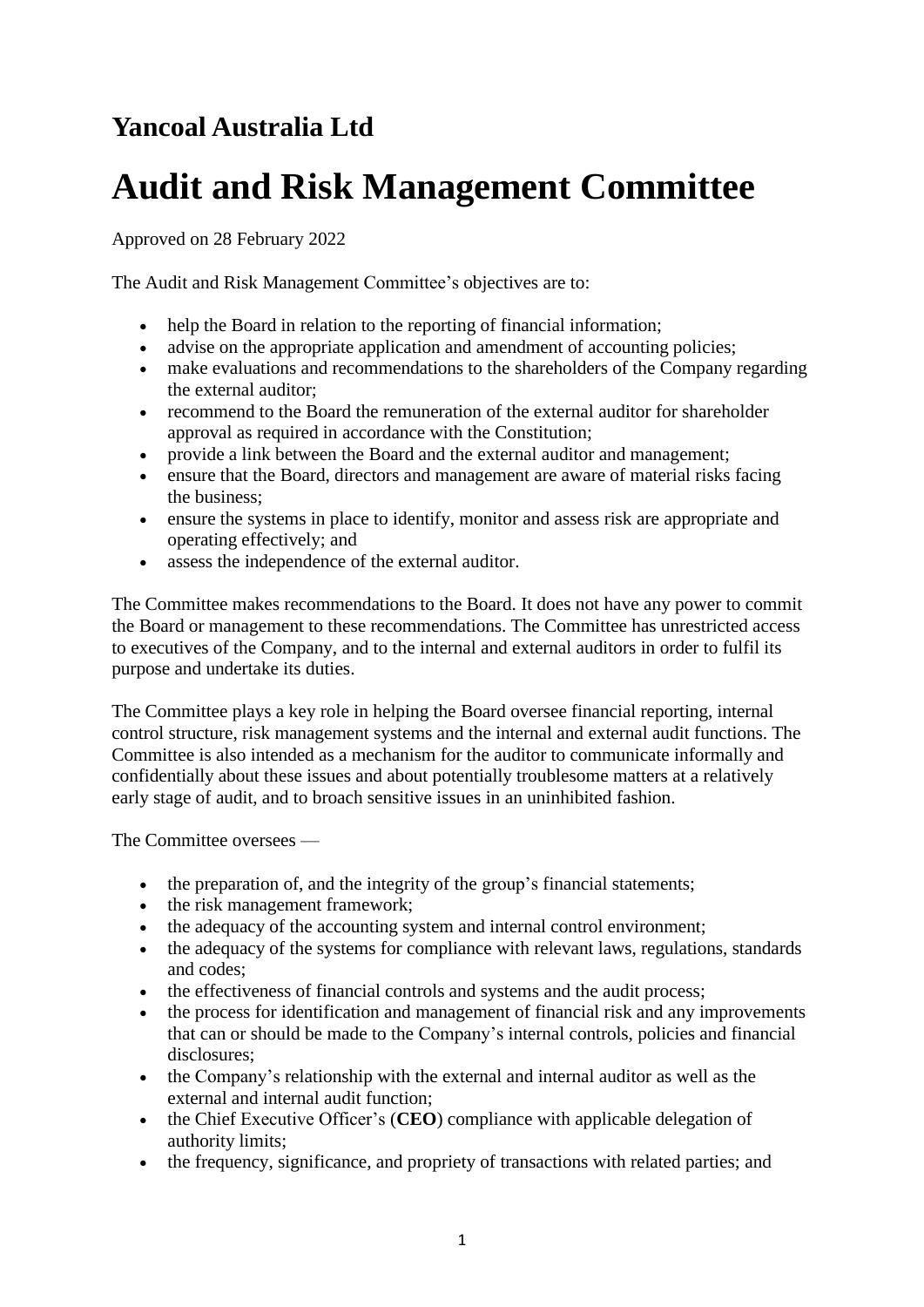• the integrity and quality of the Company's financial information including financial information provided to the Majority Shareholder, ASIC, the Australian Securities Exchange (**ASX**), the Hong Kong Stock Exchange (**HKEX**) and other regulatory bodies.

## **Membership**

### **Composition and quorum**

The Committee will comprise of a minimum of three directors, all of whom must be nonexecutive directors and a majority of whom must be independent. The Board may appoint additional non-executive directors to the Committee or remove and replace members of the Committee by resolution. The Committee members must be financially literate and have an understanding of the industry in which the Company operates and at least one independent non-executive director must have appropriate professional qualifications or accounting or associated financial management expertise.

A former partner of the Company's existing auditing firm shall be prohibited from acting as a member of the Committee for a period of two years from the date the person ceases:

- (a) to be a partner of the firm; or
- (b) to have any financial interest in the firm,

whichever is the later. The Board will appoint the Chair of the Committee. The Chair must be an independent non-executive director and must not be the Chair of the Board.

A Committee quorum will comprise a majority of the Committee members of whom at least one shall be an independent non-executive director.

The Chair of the Committee (or in his or her absence, his/her duly appointed

delegate) shall attend the Company's annual general meetings and be prepared to

respond to any shareholders' questions on the Committee's activities.

#### **Removal or resignation**

Members of the Committee may withdraw from membership by written notification to the Board. The Board may appoint additional directors to the Committee or remove and replace members of the Committee by resolution. If a member of the Committee retires, is removed or resigns from the Board, that member ceases to be a member of the Committee. The Board will appoint the successor.

#### **Secretary**

The Company Secretary will be the secretary of the Committee.

#### **New candidates**

Having regard to the skills required and the skills currently represented on the Committee, the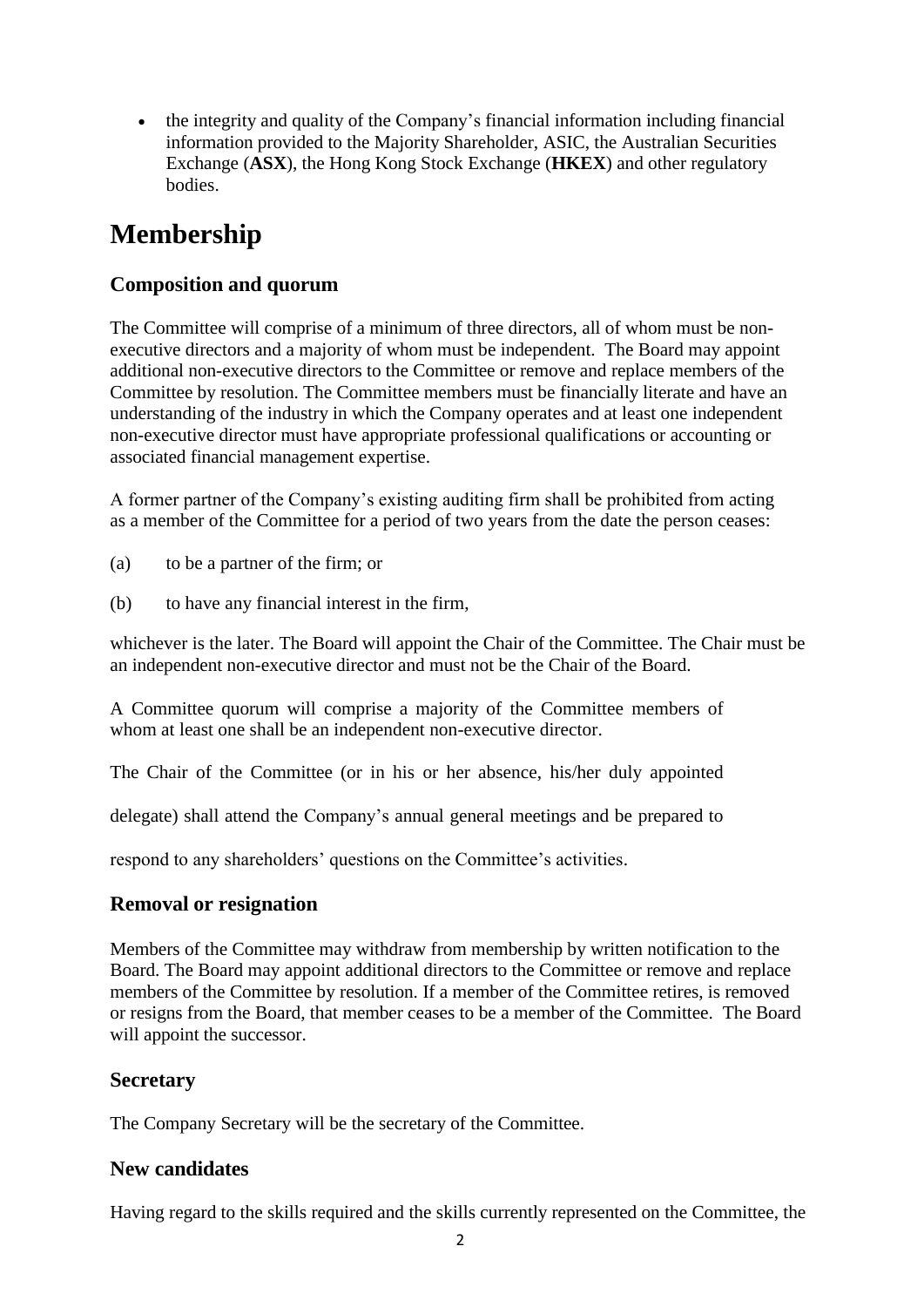Committee, through the Nomination and Remuneration Committee will implement a process for the identification of suitable director candidates for appointment to the Committee. In determining the process for the identification of suitable candidates, the Committee will ordinarily ensure that a search is undertaken by an appropriately qualified independent third party acting on a brief prepared by the Committee which identifies the skills sought.

The Committee, in consultation with the Nomination and Remuneration Committee, will make recommendations to the Board on candidates it considers appropriate for appointment.

#### **Induction of new members**

New Committee members must be given a copy of this Charter, together with sufficient information about the Company and its:

- business operations and industry in which it operates;
- financial performance;
- risk management system;
- internal control system:
- financial reporting policies including related-party issues;
- legal and regulatory requirements including external reporting and compliance responsibilities;
- Code of Conduct: and
- unusual transactions.

All material previously provided to Committee members on matters still before the Committee must also be given to new members.

### **Meetings**

#### **Frequency and calling meetings**

The Committee will meet with the level of frequency required to ensure it can undertake its role effectively. The Chair will convene at least four meetings of the Committee each year and any additional meetings that the Chair considers necessary or appropriate to carry out the Committee's responsibilities.

At least once each year, the Chair will convene a meeting of the Committee to meet with the external and internal auditors separately, without any executive directors or management being present.

In addition, the Company Secretary must call a meeting of the Committee if requested by any Committee member, the Board, or the external auditor.

#### **Calling meeting and notice**

Any Committee member or, at the request of a Committee member the Company Secretary, may call a meeting of the Committee. A notice of each meeting confirming the date, time, venue and agenda will be forwarded to each Committee member (with a copy to all Board members) together with relevant supporting documents in a timely manner.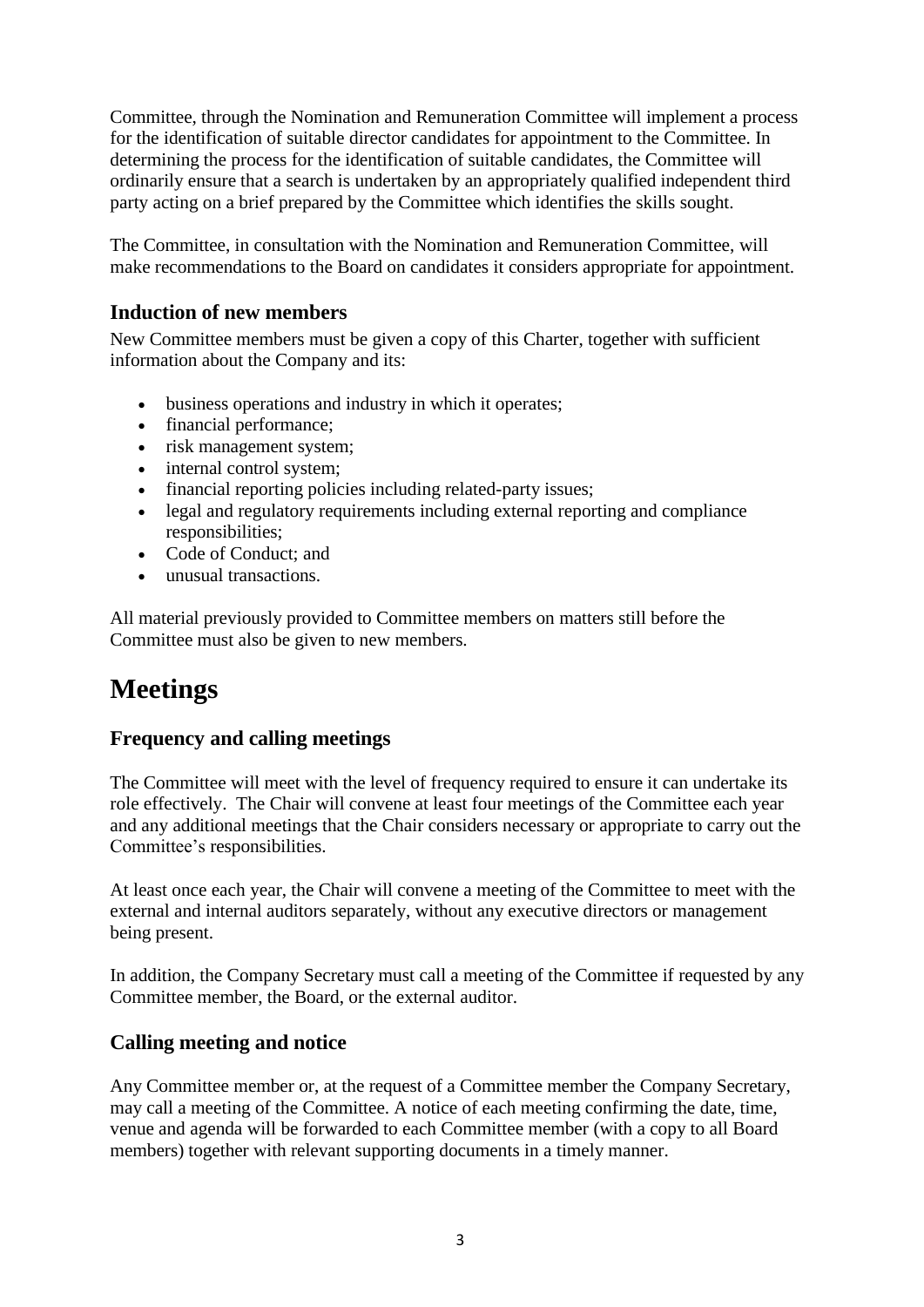### **Advice**

The Committee will have access to employees of the Company and to external advisers. A request for external advice must be made through the Company Secretary.

#### **Report to Board**

The Chair of the Committee or his / her delegate will provide a verbal report of highlights of the meeting to the Board at the Board meeting following each meeting of the Committee (to the extent considered necessary). This report should contain any recommendations identified by the Committee to the Board. The report should also comment on the outcome or updates of any matters referred to it by the Board.

#### **Minutes**

Minutes of proceedings and resolutions of Committee meetings will be kept and prepared promptly by the Company Secretary following the Committee meeting.

Minutes of Committee meetings shall record in sufficient detail the matters considered by the Committee and decisions reached, including any concerns raised by Committee members or dissenting views expressed.

Draft minutes of such meetings will be distributed to the Chair of the Committee for his / her comment within a reasonable time after such meetings.

Minutes of Committee meetings will be tabled at a subsequent Committee meeting for all Committee members to review and approve.

The register of minutes will be kept by the Company Secretary and be open for inspection on reasonable notice by any Committee member and any Director of the Board.

#### **Invitational attendance**

The Committee, if considered appropriate, may invite the Chair of the Executive Committee, the CEO, any other senior executives or other individuals to attend meetings of the Committee and provide information as necessary.

Any non-executive Directors of the Company who are not members of the Committee may attend meetings of the Committee.

### **Duties and responsibilities**

#### **Audit**

The duties and responsibilities of the Committee include the following:

(a) Engage in the pro-active oversight of the Company's financial reporting and disclosure process and the outputs of that process (including review of the Company's financial statements for accuracy and to ensure they reflect a true and fair view, as a basis for recommendation to and adoption by the Board);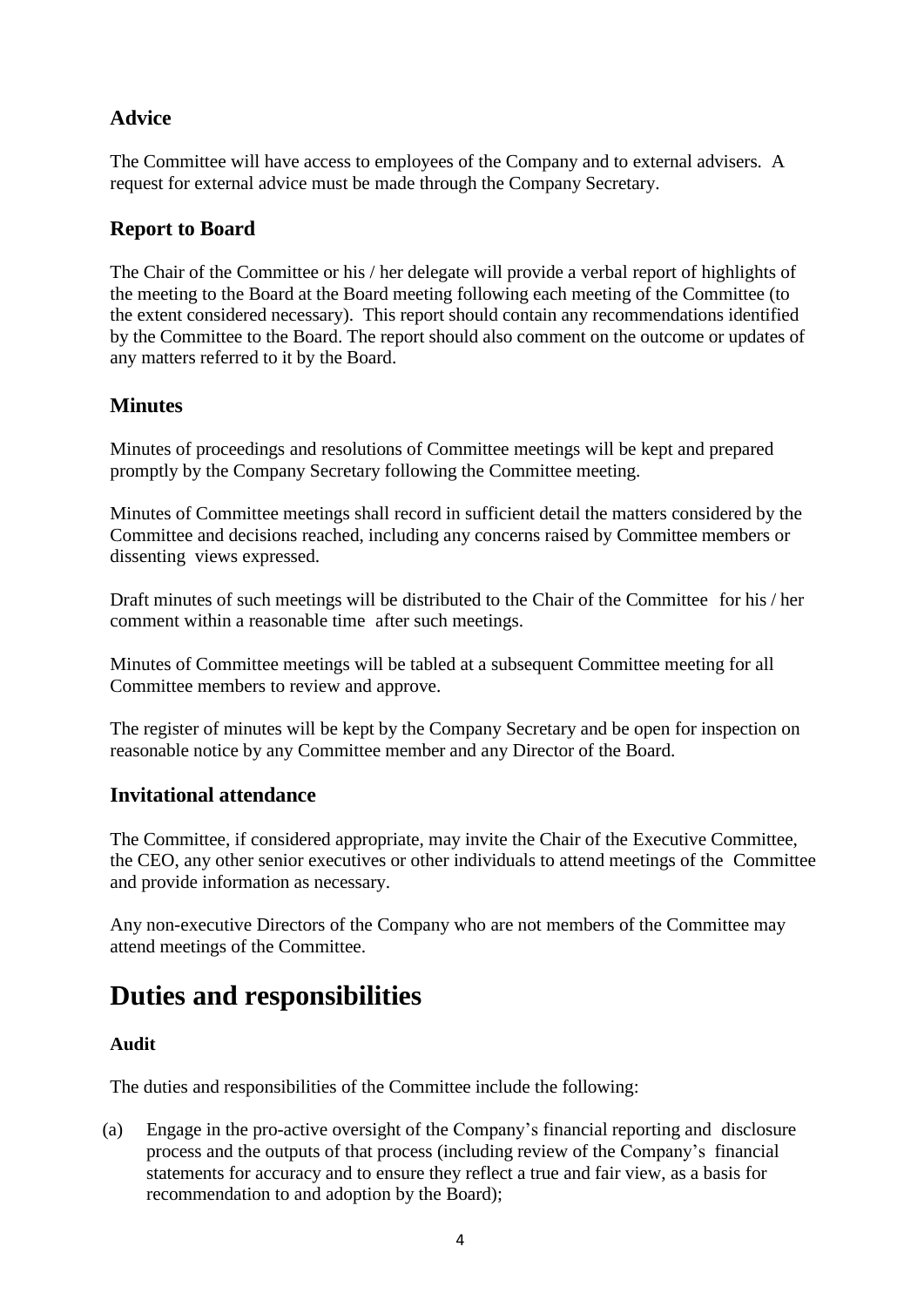- (b) Assess the suitability of the qualification of the Executive General Manager, Audit and Risk;
- (c) Receive reports directly from the Executive General Manager, Audit and Risk;
- (d) Review, oversee and report to the Board in relation to:
	- the preparation of, and the integrity of the group's financial statements, including reviewing financial statements for adherence to accounting standards and policies and other requirements relating to the preparation and presentation of financial results;
	- the external audit of the Company's financial reports, including the scope and adequacy of the external audit and the results of the external audit, any material queries raised by the external auditor to management about accounting records, financial accounts or systems of control;
	- the appropriateness of the accounting policies adopted by management in the composition and presentation of financial reports (or any changes made or contemplated in relation to the Company's accounting policies) and assess the management processes supporting external reporting;
	- how the Company's internal audit function is structured and what role it performs;
	- the results and effectiveness of the internal audit programs and the performance and objectivity of the internal audit function, including whether the internal auditors are adequately resourced and co-ordinated with the external auditor;
	- outcomes and approve of the internal audit program;
	- the Company's relationship with the external and internal auditor as well as the external and internal audit function;
	- $\bullet$  the independence<sup>1</sup> and objectivity of the external auditor and the effectiveness of the audit process (based on the information received from the external auditor and management) in accordance with applicable standards;
	- the appointment, reappointment or replacement, remuneration and terms of engagement of the external auditor and rotation of external audit engagement partners, and any questions of its resignation or dismissal<sup>2</sup>;
	- the development and implementation of policy on engaging an external auditor to supply non-audit services;
	- the frequency, significance, and propriety of transactions with related or connected parties;
	- the integrity and quality of the Company's financial information including financial information provided to the Majority Shareholder, ASIC, the ASX, the HKEX and other regulatory bodies; and
	- the Company's tax risk management, arrangements and compliance.
- (e) Provide advice to the Board as to whether the Committee is satisfied that the provision of non-audit services is compatible with the general standard of independence<sup>3</sup>, and an

<sup>&</sup>lt;sup>1</sup> To review and monitor the independence of the external auditors, the Committee shall: (i) consider all relationships between the Company and the audit firm (including non-audit services); (ii) obtain from the audit firm annually, information about policies and processes for maintaining independence and monitoring compliance with relevant requirements, including those for rotation of audit partners and staff; and (iii) meet with the auditors, at least annually, in the absence of management, to discuss matters relating to its audit fees, any issues arising from the audit and any other matters the auditor may wish to raise.

<sup>&</sup>lt;sup>2</sup> Where the Board disagrees with the Committee's recommendation on the selection, appointment, resignation or dismissal of the external auditors, the Company shall disclose in the corporate governance report a statement from the Committee explaining its recommendation and also the reason(s) why the Board has taken a different view. <sup>3</sup> When assessing the external auditor's independence or objectivity in relation to non-audit services, the Committee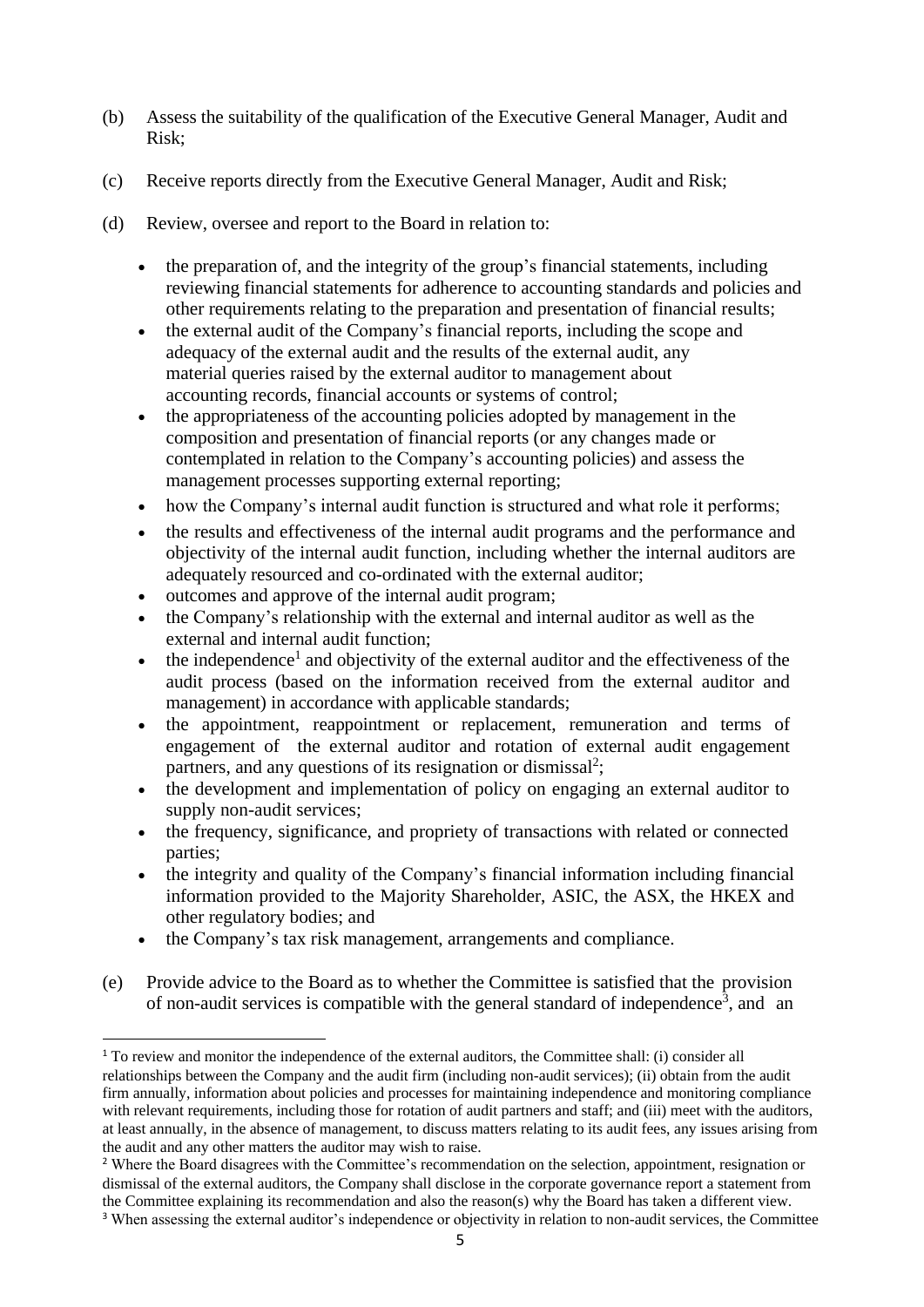explanation of why those non-audit services do not compromise audit independence, in order for the Board to be in a position to make the statements required by the *Corporations Act 2001* (Cth) to be included in the Company's Annual Report.

- (f) Discuss with the external auditor before the audit commences the nature and scope of the audit and reporting obligations, and ensure coordination where more than one audit firm is involved.
- (g) Review and consider all the Company's publicly released material concerning financial information.
- (h) Ensure that the Company's external auditor attends the AGM and is available to answer questions from shareholders relevant to the audit.
- (i) Liaise with the Board and senior management of the Company and meet with the external auditor at least twice a year.
- (j) Ensure that the Board will provide a timely response to the issues raised in the external auditor's management letter.
- (k) Review arrangements by which employees of the Company may, in confidence, raise concerns about possible improprieties in financial reporting, internal control or other matters and ensure that proper arrangements are in place for the fair and independent investigation of such matters and for appropriate follow-up action.

#### **Risk**

The Committee will review the Company's risk management framework at least annually to satisfy itself that it continues to be sound and that the entity is operating with due regard to the risk appetite set by the Board, and report on this review to the Board. In fulfilling this responsibility, the Committee will review and report to the Board that:

- the Company's ongoing risk management program effectively identifies all areas of potential and emerging business risks, which may include regulatory and compliance risk, investment risk, legal risk, economic risk, environmental risk, social sustainability risk, occupational health and safety risk, financial risk, reputation risk, operational and execution risk and strategic risk;
- adequate policies and procedures have been designed and implemented to manage identified risks;
- a regular program of audits is undertaken to test the adequacy of and compliance with prescribed policies; and
- proper remedial action is undertaken to redress areas of weakness, including recommendations in relation to changes to be made to an entity's risk management framework or to the risk appetite set by the Board.

The duties and responsibilities of the Committee include ensuring, reviewing and evaluating:

shall consider various factors, including (i) whether the skills and experience of the audit firm make it a suitable supplier of non-audit services; (ii) whether there are safeguards in place to ensure that there is no threat to the objectivity and independence of the audit because the external auditor provides non-audit services; the nature of the non-audit services, the related fee levels and fee levels individually and in total relative to the audit firm; and (iv) the criteria for the compensation of the individuals performing the audit.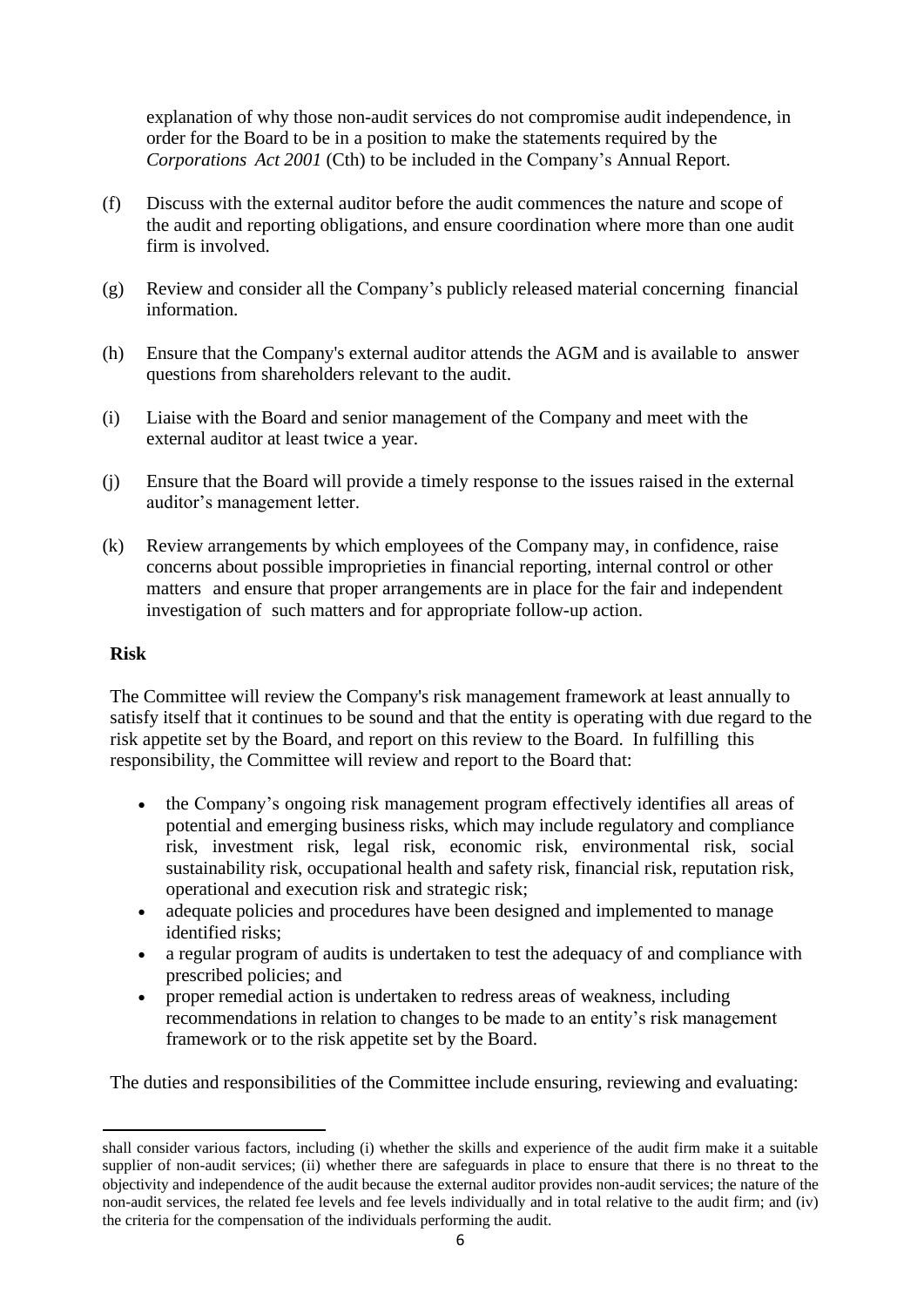- the effectiveness of financial controls and systems;
- the process for identification and management of financial risk and any improvements that can or should be made to the Company's internal controls, policies and financial disclosures;
- whether the Company has any material exposure to environmental or social risks and, if it does, how the Company manages or intends managing those risks;
- the process to verify the integrity of any periodic corporate report released to the market that has not been reviewed or audited by an external auditor, and ensuring that process is disclosed whether in that report or more generally in the Company's governance disclosures in its annual report or on its website (noting that the authorisation of public disclosure of any such periodic corporate report which has not otherwise been approved by the Board, is the responsibility of the Disclosure Committee or a designated officer of the Company);
- the adequacy of the systems for compliance with relevant laws, regulations, standards and codes;
- the CEO's compliance with applicable delegation of authority limits;
- the structure and adequacy of the Company's business continuity plans;
- the structure and adequacy of the Company's insurances on an annual basis;
- the establishment and maintenance of processes to ensure that there is:
	- an adequate system of internal control, management of business risks and safeguard of assets; and
	- a review of internal control systems and the operational effectiveness of the policies and procedures related to risk and control;
- reports from management on new and emerging sources of risk and the risk controls and mitigation measures that management has put in place to deal with those risks;
- the Company's exposure to fraud and overseeing investigations of allegations of fraud or malfeasance and the "lessons learned";
- the Company's policies and culture with respect to the establishment and observance of appropriate ethical standards;
- reports from internal audit on its reviews of the adequacy of the Company's processes for managing risk;
- compliance with the Company's policies regarding managing conflicts of interest and related party transactions, and whether any amendments to these policies are required;
- the Company's main corporate governance practices for completeness and accuracy; and
- whether the Company has any material exposure to economic sustainability risks and, if so, how the Company is managing those risks. In this context:
	- o 'economic sustainability' refers to the ability of the Company to continue operating at a particular level of economic production over the long term; and
	- o 'material exposure' means a real possibility that the risk in question could substantively impact the listed entity's ability to create or preserve value for security holders over the short, medium or long term.

### **Disclosure**

In order to maintain transparency the role of the Committee is to be fully and fairly reported to the Board. Consistent with the Disclosure Policy, the Committee will, to the extent reasonably practical and where it has not otherwise been approved by the Board, review all public disclosures and statements concerning the subject matter of this policy including disclosures in: